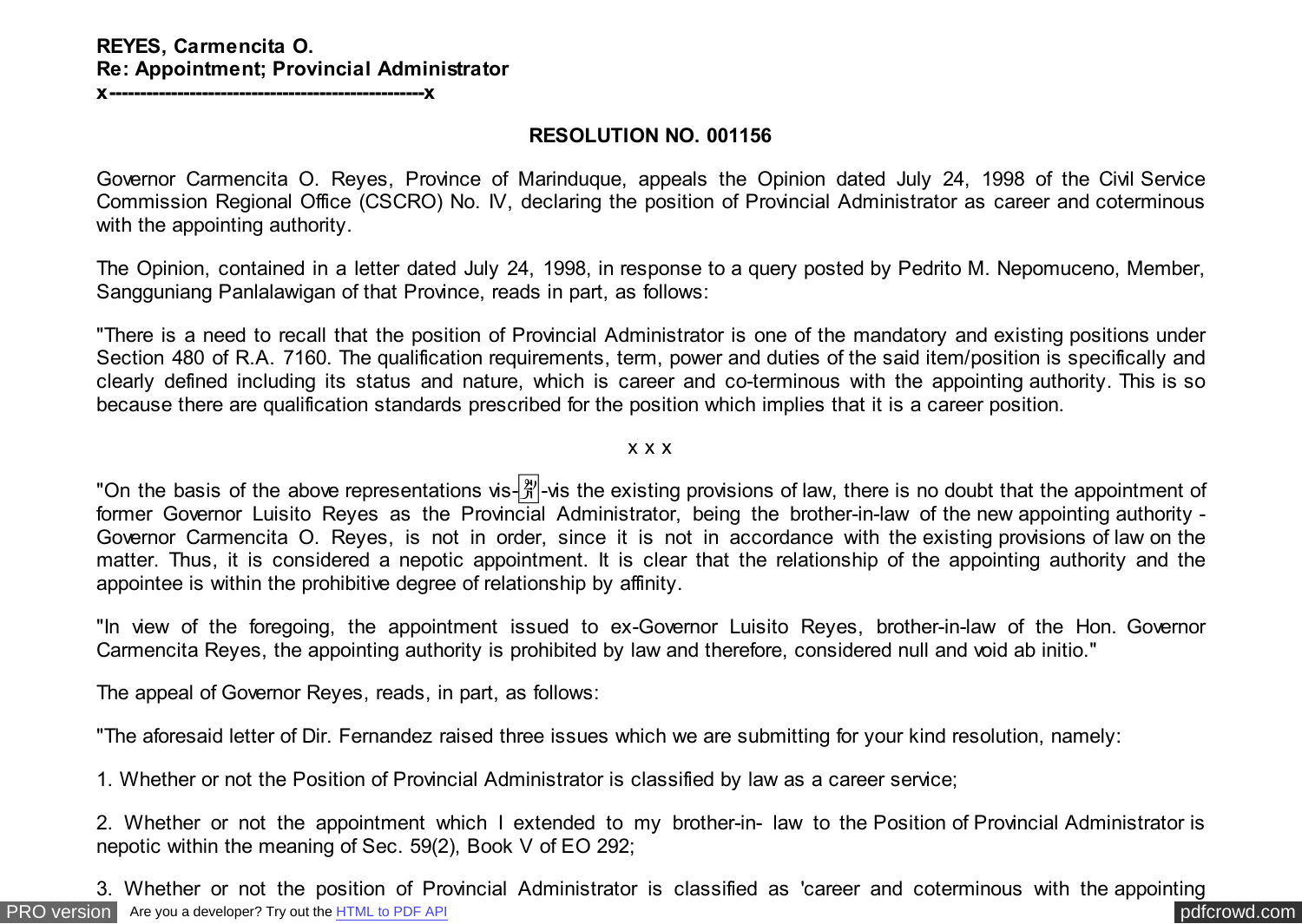authority', as coined by Dir. Fernandez.

"On the first issue, I submit most respectfully that the position Provincial Administrator is not a career one; it is non-career because its tenure is co-terminous with that of the appointing authority.

"Senator Pimentel Jr., the principal author of Republic Act 7160, in his book entitled, the Local Government Code of 1991; Key to National Development, states in his commentary that:

'1. Officials Subject to Local Government Appointment and Exceptions. This Title (Title Five) lists some 22 officials for every municipality, city and province whose appointments, with three exceptions, are lodged with municipal mayors, city mayors and the provincial governors respectively: They are all career officials, except the Legal Officer, Information Officer and the Administrator whose terms of office are co-terminous with the mayor or the governor who appointment( sic) them.

#### x x x

"As regard the second issue, it is respectfully submitted that the appointment extended by me to my brother-in-law as Provincial Administrator of Marinduque is not nepotic because it falls under the exception provided for in Sec. 59(2), Book V of EO 292.

#### x x x

"The teaching of the Supreme Court is to the effect that the position is non-career or confidential if its tenure of office is coterminous with that of the appointing authority. Considering that the tenure of office of the Provincial Administrator is coterminous with that of the appointing authority, by force and logic, said position is non-career and the appointee is employed in a confidential capacity; perforce, the position of the Provincial Administrator falls within the exception to nepotism according to Sec. 59(2), Book V of E0 292.

"As regard the third issue, it is humbly submitted that the term 'career' position is the antonym of one which is coterminous with that of the appointing authority, otherwise known as non-career. The two terms should not be mixed into one. The coined classification that the position of Provincial Administrator is 'career and coterminous with the appointing authority, 'has yet no legal acceptance. In the eyes of the law, that hybrid position does not exist."

#### x x x

Records show that Governor Reyes sought the assistance of the Commission relative to the appointment she extended in favor of former Governor Luisito M. Reyes, her brother-in-law, to the position of Provincial Administrator of Marinduque. It is her contention that since the position of Provincial Administrator is one of trust and confidence, it is exempted from the operation of the rules on Nepotism. Earlier, Director IV Rebecca A. Fernandez of CSRO No. IV, in response to a query of SP Member Pedrito Nepomuceno, issued an Opinion stating that the position of Provincial Administrator is career and co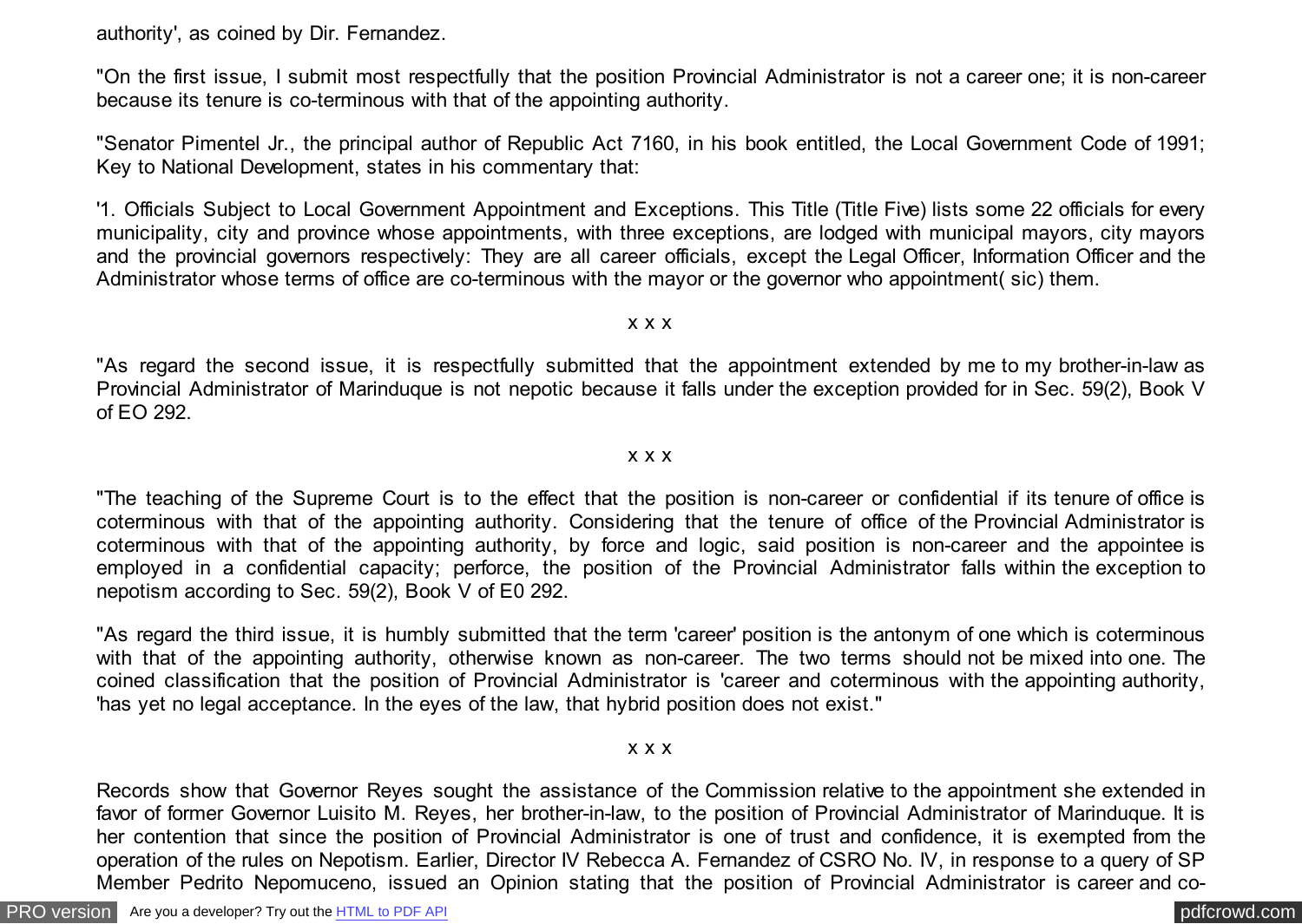terminous, and that the appointment of former Governor Reyes is considered nepotic.

Earlier, the Commission, in several cases (Resolution No. 92-1954 dated November 27, 1992 re Rosalia Umali; Resolution No. 93-432 dated February 11, 1993 re: Ortega, Manuel C.; Resolution No. 96-2081 dated March 21, 1996, re: Romulo Quimbo), ruled that while the term of office of an Administrator (Provincial, City or Municipal) is co-termlnous with that of the appointing authority, it does not follow that the same is primarily confidential. The position still belongs to the career service because of the eligibility requirement under the Local Government Code.

To settle once and for all the issue of the nature of the position of Administrator, is imperative that the duties and functions of the position be reviewed as the Supreme declared in the case of Civil Service Commission v. Rafael Salas 274 SCRA 414, that "it is the nature of the position which finally determines whether a position is primarily confidential, policy-determining or highly technical ".

In addition, in De los Santos v. Mallari (87 Phil 289, 1950), the Supreme Court had the occasion to define when a position is considered primarily confidential, as follows:

"Every appointment implies confidence, but much more than ordinary confidence is reposed in the occupant of a position that is primarily confidential. The latter phrase denotes not only confidence in the aptitude of the appointee for the duties of the office but primarily close intimacy which ensures freedom of intercourse without embarrassment or freedom from misgivings of betrayals of personal trust or confidential matters of state. x x x" (Emphasis supplied).

Paragraph (b), Section 480 of the Local Government Code, enumerates the duties and functions of the Administrator, as follows:

"(b) The administrator shall take charge of the office of the administrator and shall;

"(1) Develop plans and strategies and upon approval thereof by the governor or mayor, as the case may be, implement the same particularly those which have to do with the management and administration-related programs and projects which the governor or mayor is empowered to implement and which the sanggunian is empowered to provide for under this Code;

"(2) In addition to the foregoing duties and functions, the administrator shall:

"(i) Assist in the coordination of the work of all the officials of the local government unit, under the supervision, direction, and control of the governor or mayor, and for this purpose, he may convene the chiefs of offices and other officials of the local government unit;

"(ii) Establish and maintain a sound personnel program for the local government unit designed to promote career development and uphold the merit principle in the local government service;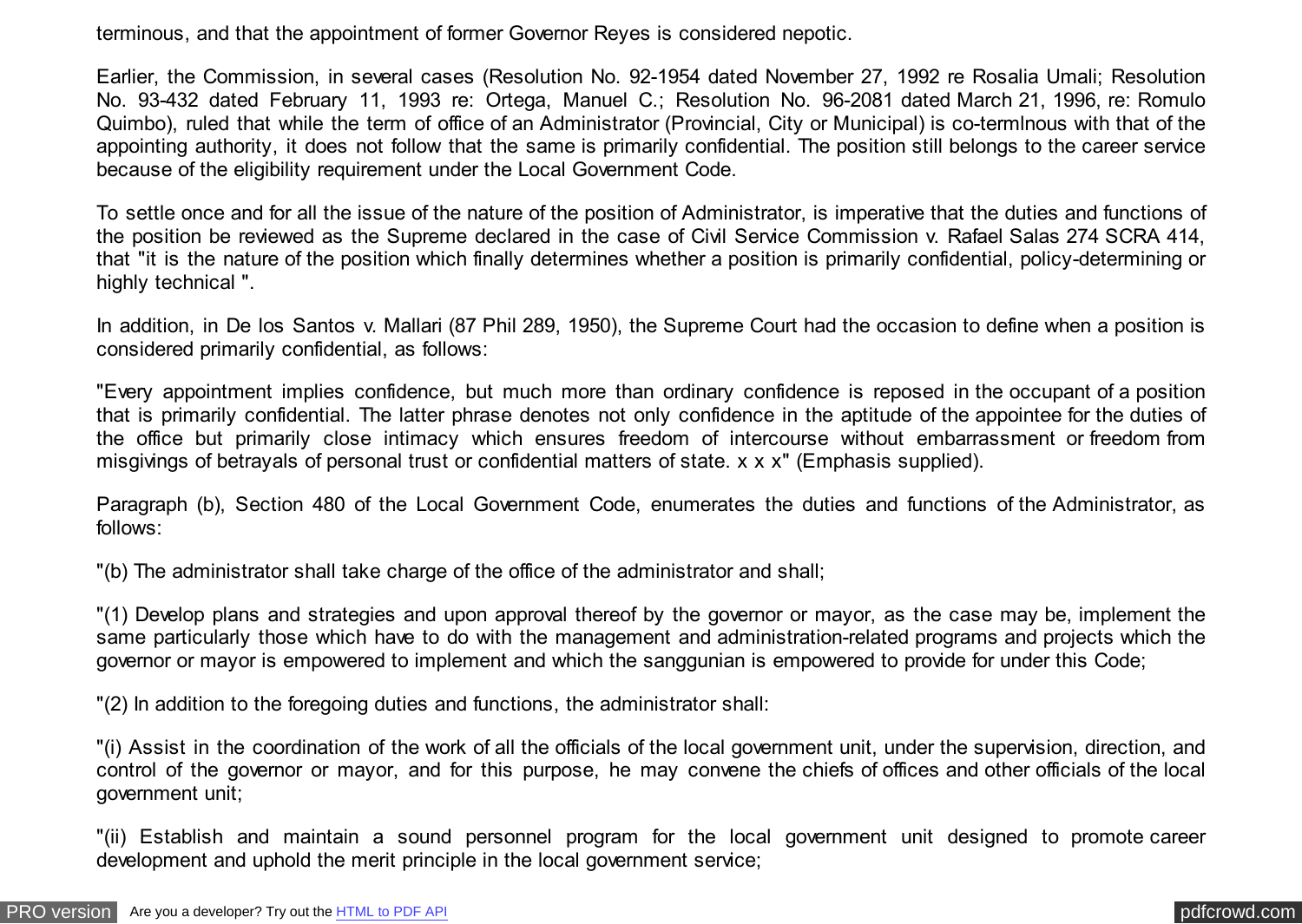"(iii) Conduct a continuing organizational development of the local government unit with the end in view of instituting effective administrative reforms;

"(3) Be in the frontline of the delivery of administrative support service, particularly those related to the situations during and in the aftermath of man-made and natural disasters and calamities;

"(4) Recommend to the sanggunian and advise the governor and mayor, as the case may be, on all other matters relative to the management and administration of the local government unit; and

"(5) Exercise such other powers and perform such other duties and functions as may be prescribed by law or ordinance."

A close scrutiny of the nature of the functions attached to the position of Administrator vis-a-vis the pronouncement of the Supreme Court in De los Santos (supra) clearly reflect the highly confidential nature of the position. Indeed, the position of Administrator requires a "close intimacy" with the office of the governor, its appointing authority, in order to be able to effectively develop, implement and administer the different programs of the local government unit concerned. As the Administrator shall recommend to the sanggunian and advise the governor and mayor, as the case may be, on all other matters relative to the management and administration of the local government unit, the occupant thereof must enjoy the full trust and confidence of the appointing authority. And the appointing authority should be given enough flexibility and discretion to choose the person for appointment.

In the case of the Legal Officer which is of equal footing with the Administrator, Supreme Court in Hilario vs. Civil Service Commission (243 SCRA 206), held, as follows:

"We have consistently held in previous cases that the position of City Legal Officer is a confidential one. In the recent case of Gri $\frac{20}{10}$  v. Civil Service Commission, respondent was appointed provincial attorney at a time when Batas Pambansa Blg. 337 was in effect. We held that the position of City Legal Officer has its counterpart in the position of provincial attorney appointed by the provincial governor, both being positions involving the rendering of trusted services."

By analogy, the aforequoted ruling of the Supreme Court is applicable to the position of Administrator, considering that under the Local Government Code (LGC) both positions have terms of office which are coterminous with the appointing authority. Further, Senator Aquilino Pinmentel, Jr., the principal author of Republic act 7160, in a commentary contained in his book "The Local Government Code of 1991: Key to National Development," (p.514) stated, as follows:

"1. Officials Subject to Local Government Appointment and Exceptions. This Title (Title Five) lists some 22 officials for every municipality, city and province whose appointments, with three exceptions, are lodged with municipal mayors, city mayors and the provincial governor respectively: They are all career officials except the Legal Officer, Information Officer and the Administrator whose terms of office are co-terminous with the mayor or the governor who appointed them. xxx."

It is for these reasons that the Commission is inclined to abandon its previous pronouncements with respect to the nature of